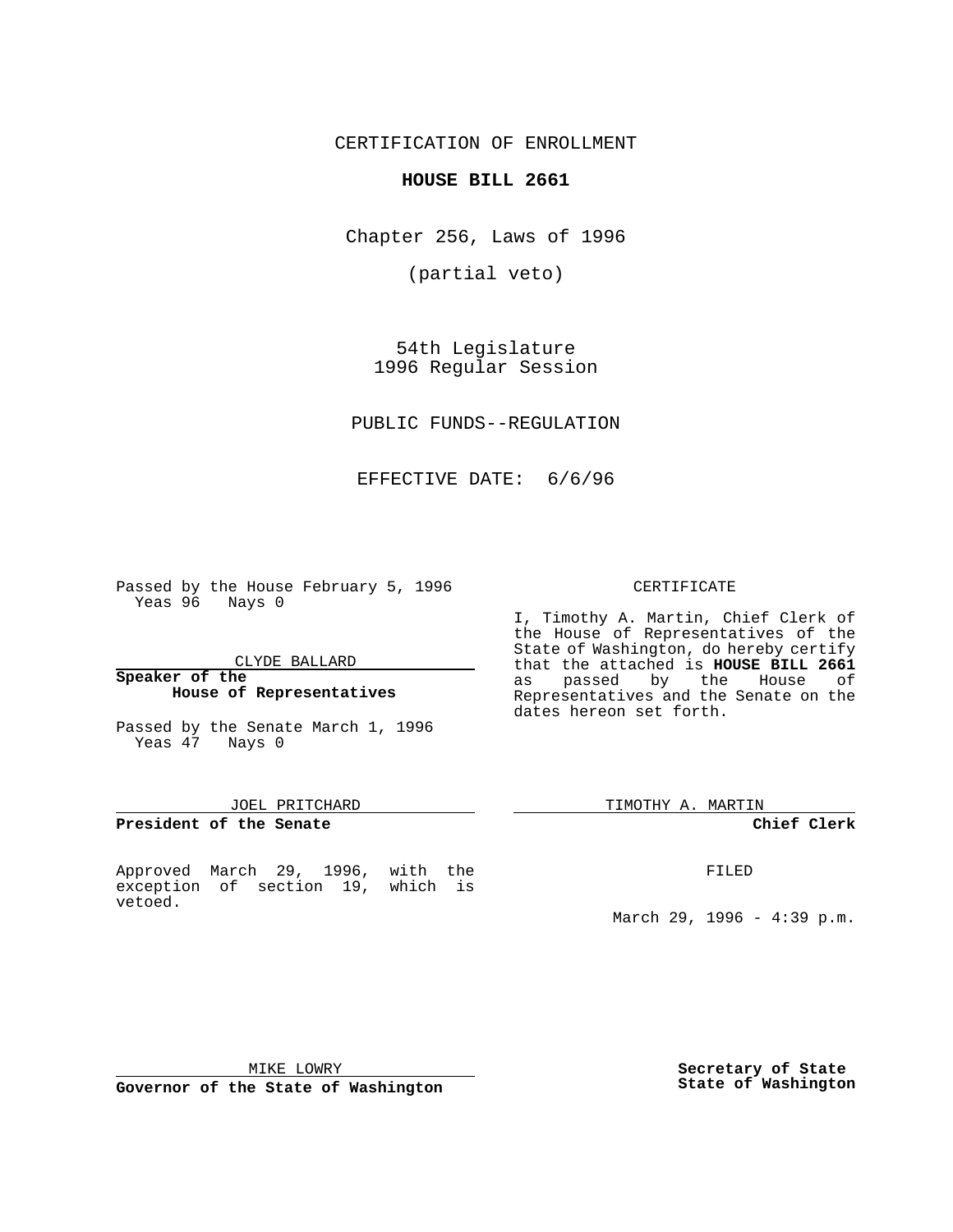# **HOUSE BILL 2661** \_\_\_\_\_\_\_\_\_\_\_\_\_\_\_\_\_\_\_\_\_\_\_\_\_\_\_\_\_\_\_\_\_\_\_\_\_\_\_\_\_\_\_\_\_\_\_

\_\_\_\_\_\_\_\_\_\_\_\_\_\_\_\_\_\_\_\_\_\_\_\_\_\_\_\_\_\_\_\_\_\_\_\_\_\_\_\_\_\_\_\_\_\_\_

Passed Legislature - 1996 Regular Session

**State of Washington 54th Legislature 1996 Regular Session By** Representatives L. Thomas and Wolfe; by request of State Treasurer Read first time 01/16/96. Referred to Committee on Financial Institutions & Insurance.

1 AN ACT Relating to public funds; amending RCW 39.58.010, 39.58.020, 39.58.040, 39.58.050, 39.58.060, 39.58.065, 39.58.070, 39.58.080, 39.58.085, 39.58.090, 39.58.100, 39.58.105, 39.58.108, 39.58.130, 39.58.135, 39.58.140, and 39.58.150; adding new sections to chapter 43.09 RCW; adding a new section to chapter 39.58 RCW; recodifying RCW 39.58.160, 39.58.170, 39.58.180, and 39.58.150; and declaring an emergency.

8 BE IT ENACTED BY THE LEGISLATURE OF THE STATE OF WASHINGTON:

9 **Sec. 1.** RCW 39.58.010 and 1994 c 92 s 494 are each amended to read 10 as follows:

11 In this chapter, unless the context otherwise requires:

 (1) "Public funds" means moneys under the control of a treasurer or custodian belonging to, or held for the benefit of, the state or any of 14 its political subdivisions, public corporations, municipal corporations, agencies, courts, boards, commissions, or committees, including moneys held as trustee, agent, or bailee;

17 (2) (("Qualified public depositary," "public depositary," or 18 "depositary")) "Public depositary" means a financial institution which 19 does not claim exemption from the payment of any sales or compensating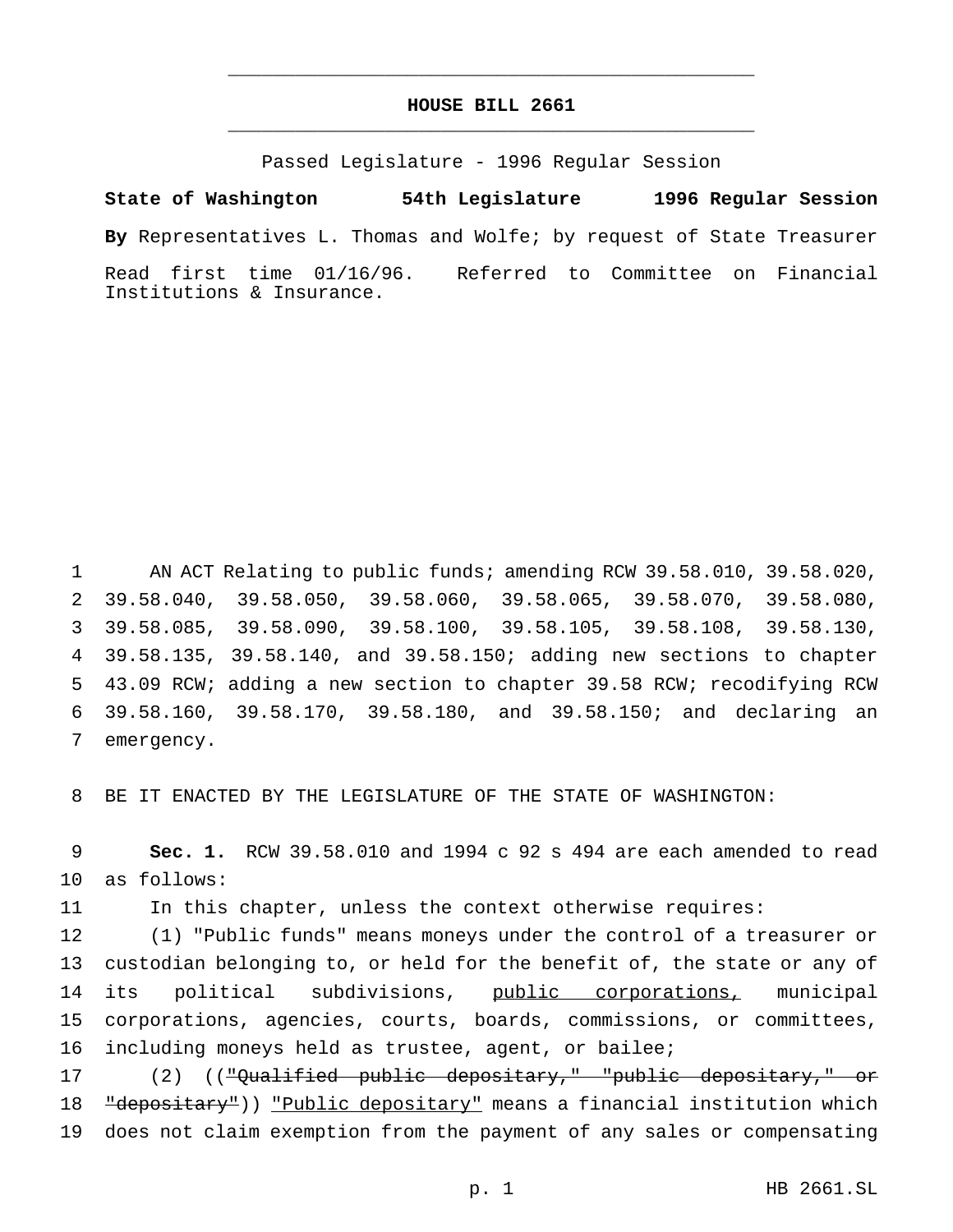use or ad valorem taxes under the laws of this state, which has been approved by the commission to hold public deposits, and which has segregated for the benefit of the commission eligible collateral having a value of not less than its maximum liability. Addition of the word "bank" denotes a bank, trust company, or national banking association 6 and the word "thrift" denotes a savings (( $\frac{1}{\text{and }\theta}$  ) association(( $\frac{1}{\pi}$ ) 7 mutual savings bank, or stock)) or savings bank;

8 (3) "Loss" means the issuance of an order by a regulatory or 9 supervisory authority or a court of competent jurisdiction (a) 10 restraining a ((qualified)) public depositary from making payments of 11 deposit liabilities or (b) appointing a receiver for a ((<del>qualified</del>)) 12 public depositary;

13 (4) "Commission" means the Washington public deposit protection 14 commission created under RCW 39.58.030;

15 (5) "Eligible collateral" means securities which are enumerated in 16 RCW 39.58.050 (5) and (6) as eligible collateral for public deposits;

17 (6) The "maximum liability" of a ((qualified)) public depositary on any given date means a sum equal to ten percent of (a) all public deposits held by the qualified public depositary on the then most recent commission report date, or (b) the average of the balances of said public deposits on the last four immediately preceding reports required pursuant to RCW 39.58.100, whichever amount is greater, less any assessments paid to the commission pursuant to this chapter since 24 the then most recent commission report date;

25 (7) "Public funds available for investment" means such public funds 26 as are in excess of the anticipated cash needs throughout the duration 27 of the contemplated investment period;

28 (8) "Investment deposits" means time deposits, money market deposit 29 accounts, and savings deposits of public funds available for 30 investment;

31 (9) "Treasurer" shall mean the state treasurer, a county treasurer, 32 a city treasurer, a treasurer of any other municipal corporation, and 33 ((the)) any other custodian of ((any other)) public funds;

34 (10) "Financial institution" means ((a branch of a bank engaged in 35 banking in this state in accordance with RCW 30.04.300, and)) any 36 national or state chartered commercial bank or trust company, 37 ((national banking association, stock savings bank, mutual)) savings 38 bank, or savings ((<del>and loan</del>)) association<u>, or branch or branches</u> 39 thereof, located in this state and lawfully engaged in business;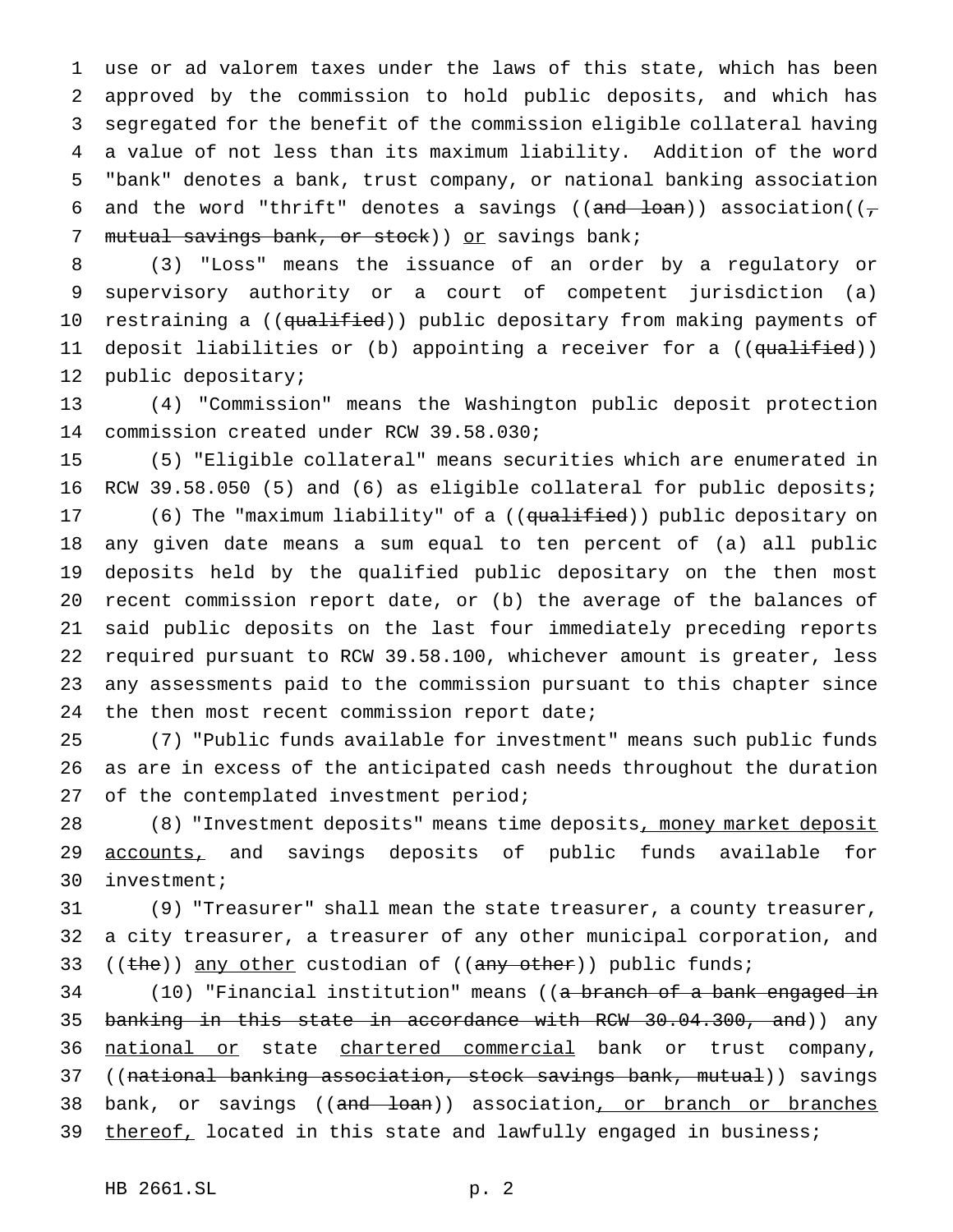1 (11) "Commission report" means a formal accounting rendered by all 2 ((qualified)) public depositaries to the commission in response to a 3 demand for specific information made ((upon all depositaries)) by the 4 commission detailing pertinent affairs of each public depositary as of 5 the close of business on a specified date, which is the "commission 6 report date." "Commission report due date" is the last day for the 7 timely filing of a commission report;

8 (12) "Director of financial institutions" means the Washington 9 state director of the department of financial institutions;

10 (13) "Net worth" of a public depositary means (a) ((for a bank 11 depositary, the aggregate of capital, surplus, undivided profits and 12 all capital notes and debentures which are subordinate to the interest 13 of depositors, and (b) for a thrift depositary, the aggregate of such 14 capital stock, guaranty fund, general reserves, surplus, undivided 15 profits, and)) the equity capital as reported to its primary regulatory 16 authority on the quarterly report of condition or statement of 17 condition and may include capital notes and debentures which are 18 subordinate to the interests of depositors, ((as are eligible for 19 inclusion in otherwise determining the net worth of a mutual savings 20 bank, stock savings bank, or savings and loan association)) or (b) 21 equity capital adjusted by rule of the commission;

22 (14) "Depositary pledge agreement" means a tripartite agreement 23 executed by the commission with a financial institution and its 24 designated trustee. Such agreement shall be approved by the directors 25 or the loan committee of the financial institution and shall 26 continuously be a record of the financial institution. New securities 27 may be pledged under this agreement in substitution of or in addition 28 to securities originally pledged without executing a new agreement;

29 (15) "Trustee" means a third-party safekeeping agent which has 30 completed a depositary pledge agreement with a public depositary and 31 the commission. Such third-party safekeeping agent may be the federal 32 reserve bank of San Francisco, the federal home loan bank of Seattle, 33 the trust department of the public depositary, or such other third-34 party safekeeping agent approved by the commission.

35 **Sec. 2.** RCW 39.58.020 and 1984 c 177 s 11 are each amended to read 36 as follows: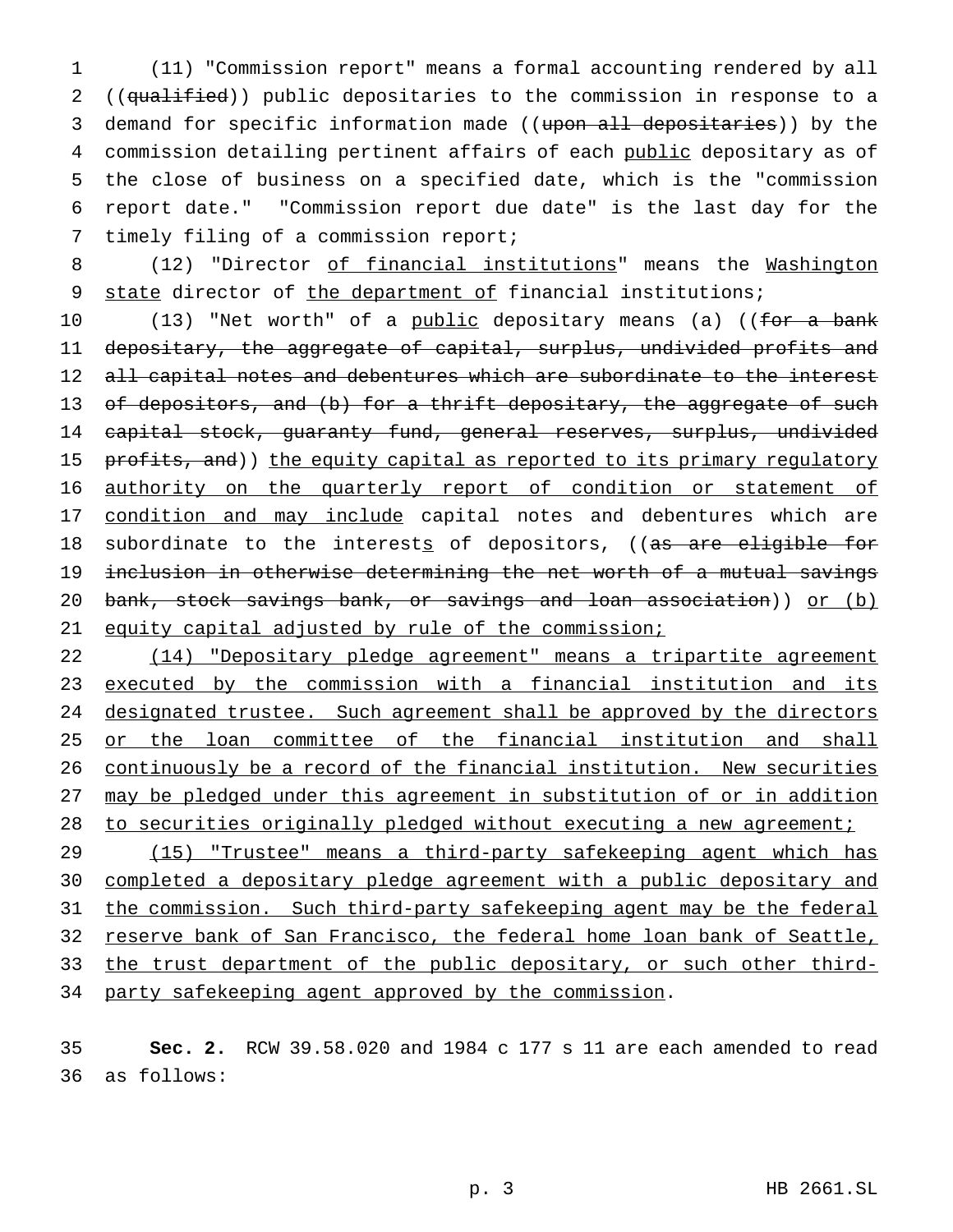1 All public funds deposited in ((qualified)) public depositaries, including investment deposits and accrued interest thereon, shall be protected against loss, as provided in this chapter.

 **Sec. 3.** RCW 39.58.040 and 1986 c 25 s 2 are each amended to read as follows:

 The commission shall have power (1) to make and enforce regulations necessary and proper to the full and complete performance of its 8 functions under this chapter; (2) to require any ((qualified)) public depositary to furnish such information dealing with public deposits and the exact status of its net worth as the commission shall request. Any public depositary which refuses or neglects to give promptly and accurately or to allow verification of any information so requested 13 shall no longer be a ((qualified)) public depositary and shall be excluded from the right to receive or hold public deposits until such time as the commission shall acknowledge that such depositary has furnished the information requested; (3) to take such action as it deems best for the protection, collection, compromise or settlement of any claim arising in case of loss; (4) to prescribe regulations, subject to this chapter, fixing the requirements for qualification of financial institutions as public depositaries, and fixing other terms and conditions consistent with this chapter, under which public deposits may be received and held; (5) to make and enforce regulations setting forth criteria establishing minimum standards for the financial condition of bank and thrift depositaries and, if the minimum standards are not met, providing for additional collateral requirements or 26 restrictions regarding a public depositary's right to receive or hold public deposits; (6) to fix the official date on which any loss shall be deemed to have occurred taking into consideration the orders, rules and regulations of supervisory authority as they affect the failure or 30 inability of a ((qualified)) public depositary to repay public deposits 31 in full;  $\frac{and}{?}$  (7) in case loss occurs in more than one (( $\frac{qualified}{)}$ ) public depositary, to determine the allocation and time of payment of any sums due to public depositors under this chapter.

 **Sec. 4.** RCW 39.58.050 and 1989 c 97 s 4 are each amended to read as follows:

36 (1) Every ((qualified)) public depositary shall complete a 37 depositary pledge agreement with the commission and a trustee, and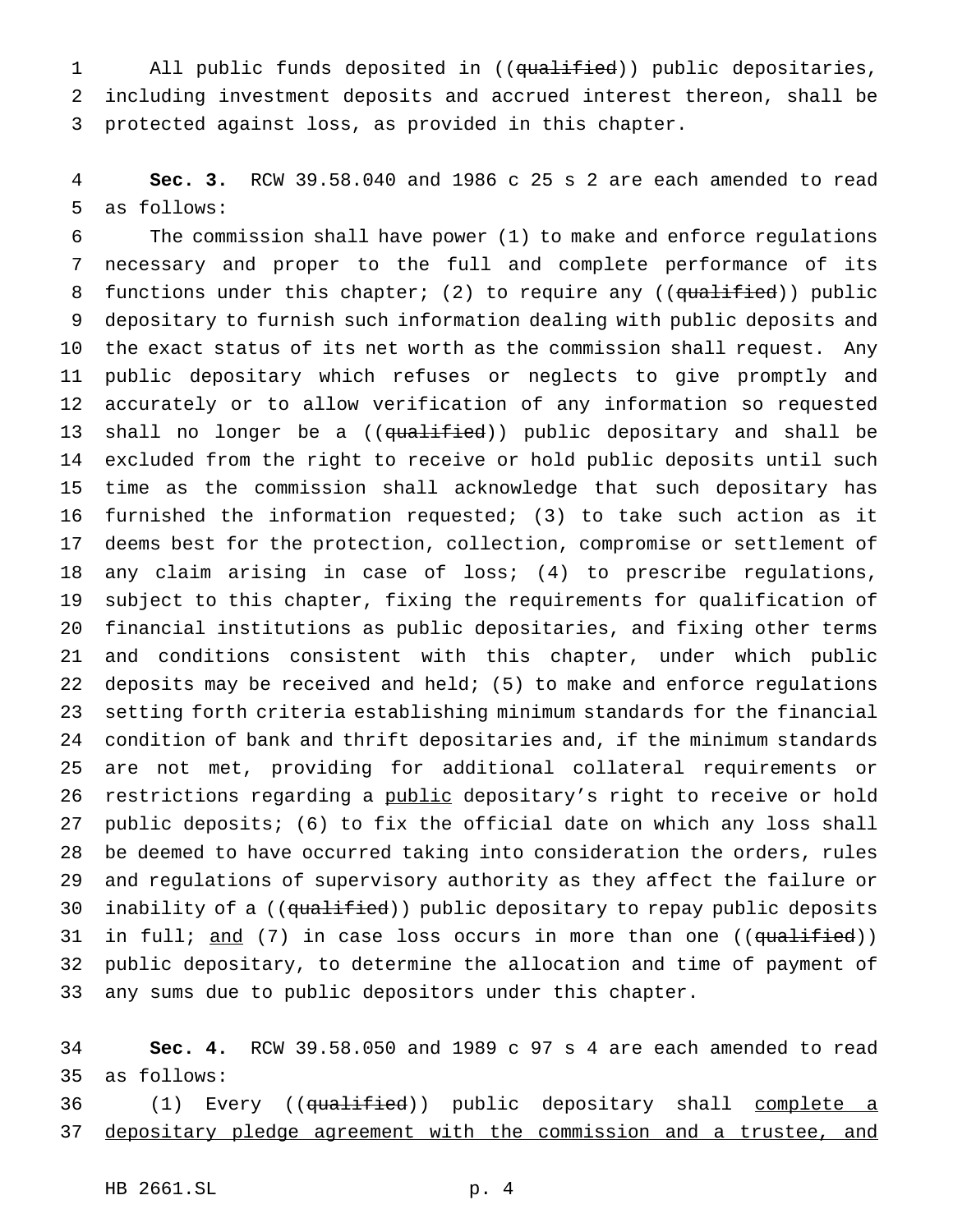1 shall at all times maintain, segregated from its other assets, eligible collateral in the form of securities enumerated in this section having a value at least equal to its maximum liability and as otherwise 4 prescribed in this chapter. Such collateral ((may)) shall be 5 segregated by deposit ((in the trust department of the depositary or in such other manner as the commission approves)) with the depositary's trustee and shall be clearly designated as security for the benefit of public depositors under this chapter.

9 (2) Securities eligible as collateral shall be valued at market 10 value, and the total market value of securities pledged in accordance 11 with this chapter shall not be reduced by withdrawal or substitution of 12 securities except by prior authorization, in writing, by the 13 commission.

14 (3) The public depositary shall have the right to make 15 substitutions of an equal or greater amount of such collateral at any 16 time.

 (4) The income from the securities which have been segregated as 18 collateral shall belong to the public depositary without restriction. (5) Each of the following enumerated classes of securities, providing there has been no default in the payment of principal or interest thereon, shall be eligible to qualify as collateral:

22 (a)((<del>(i) Bonds, notes, or other securities constituting direct and</del> 23 general obligations of the United States or the bonds, notes, or other 24 securities constituting the direct and general obligation of any 25 instrumentality of the United States, the interest and principal of 26 which is unconditionally guaranteed by the United States;

27 (ii) Securities of, or other interests in, an open-end or closed-28 end management type investment company or investment trust registered 29 under the federal investment company act of 1940, as now or hereafter 30 amended, if both of the following conditions are met:

 (A) The portfolio of the investment company or investment trust is limited to the obligations of the United States as described in (a) of this subsection and to repurchase agreements fully collateralized by 34 such obligations; and

35 (B) The investment company or investment trust takes delivery of 36 the collateral for any repurchase agreement either directly or through 37 an authorized custodian; and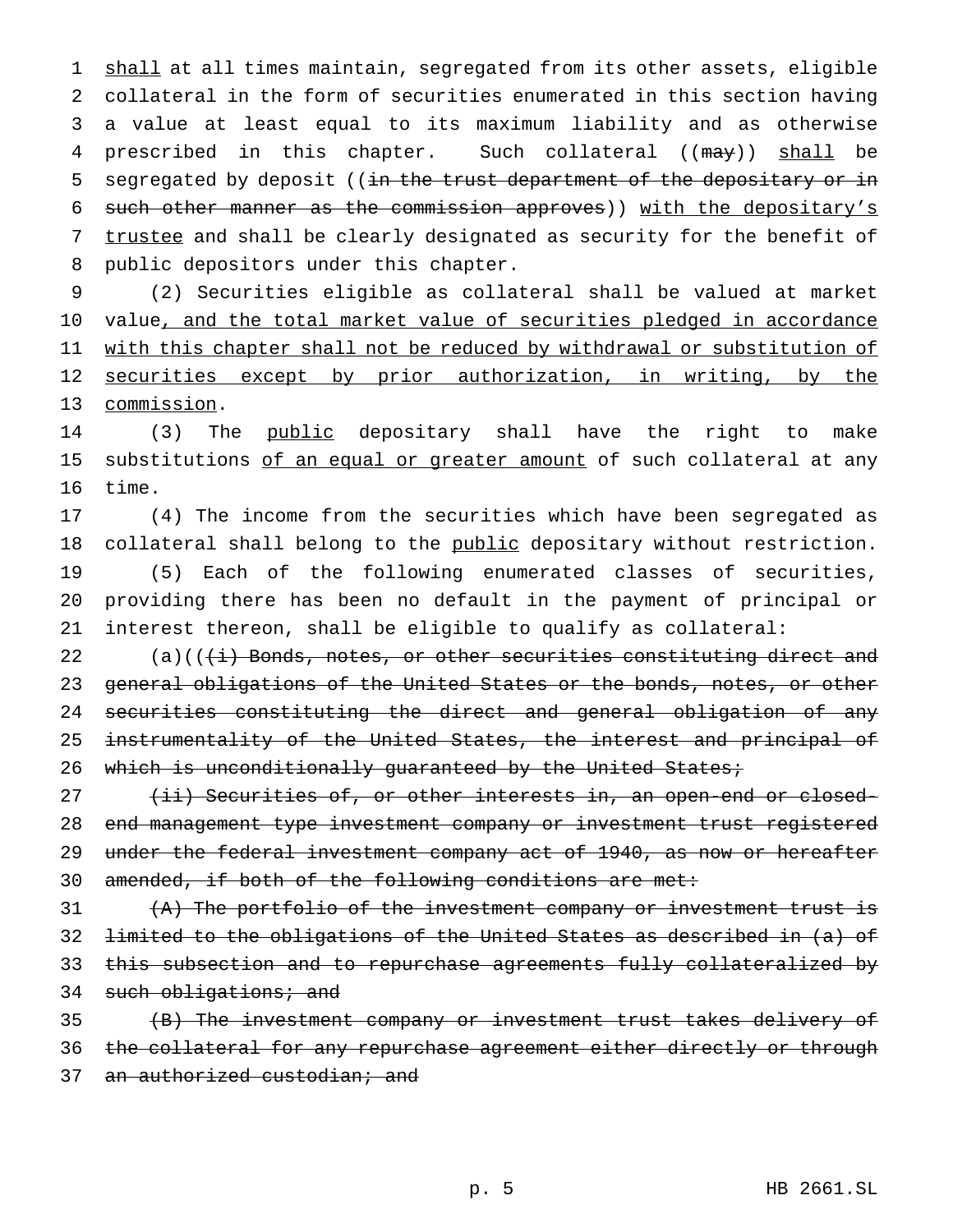1 (iii))) Certificates, notes or bonds of the United States, or other 2 obligations of the United States or its agencies, or of any corporation 3 wholly owned by the government of the United States;

 (b) State, county, municipal, or school district bonds or warrants of taxing districts of the state of Washington or any other state of the United States, provided that such bonds and warrants shall be only those found to be within the limit of indebtedness prescribed by law 8 for the taxing district issuing them and to be general obligations;

9 (c) The obligations of any United States government-sponsored 10 corporation whose obligations are or may become eligible as collateral 11 for advances to member banks as determined by the board of governors of 12 the federal reserve system;

13 (d) Bonds, notes, letters of credit, or other securities or 14 evidence of indebtedness constituting the direct and general obligation 15 of a federal home loan bank or federal reserve bank;

16  $((\n\dots)(\n\dots))$  Direct and general obligation bonds and warrants of the 17 state of Washington or of any other state of the United States;

18  $(iii)$ ) (e) Revenue bonds of this state or any authority, board, 19 commission, committee, or similar agency thereof, and any municipality 20 or taxing district of this state;

 $((\{e\})\)$  ( $f$ ) Direct and general obligation bonds and warrants of any city, town, county, school district, port district, or other political subdivision of any state, having the power to levy general taxes, which are payable from general ad valorem taxes;

25  $((\{d\})\)$  (g) Bonds issued by public utility districts as authorized 26 under the provisions of Title 54 RCW, as now or hereafter amended;

 $((e))$  (h) Bonds of any city of the state of Washington for the payment of which the entire revenues of the city's water system, power and light system, or both, less maintenance and operating costs, are irrevocably pledged, even though such bonds are not general obligations of such city;

32 (6) In addition to the securities enumerated in ((subsections 33  $(5)(a)$  through  $(e)$  of)) this section, every public depositary may also 34 segregate such bonds, securities, and other obligations as are 35 designated to be authorized security for  $((aH))$  public deposits 36 ((pursuant to RCW 35.58.510, 35.81.110, 35.82.220, 39.60.030, 39.60.040 37 and 54.24.120, as now or hereafter amended)) under the laws of this 38 state.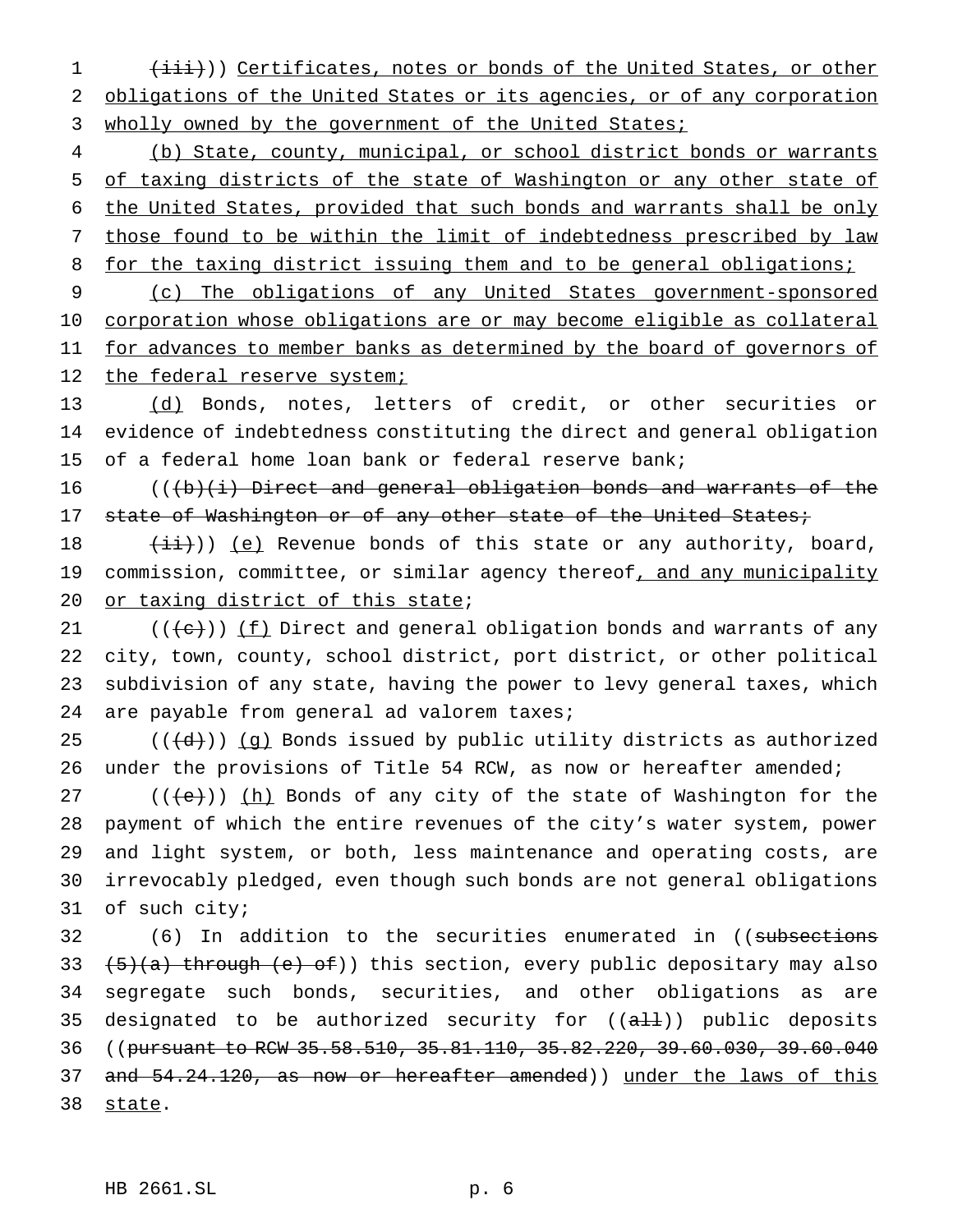(7) The commission may at any time or times declare any particular security as ineligible to qualify as collateral when in the commission's judgment it is deemed desirable to do so.

 **Sec. 5.** RCW 39.58.060 and 1983 c 66 s 9 are each amended to read as follows:

 When the commission determines that a loss has occurred in a bank 7 public depositary, it shall as soon as possible make payment to the proper public officers of all funds subject to such loss, pursuant to the following procedures:

 (1) For the purposes of determining the sums to be paid, the 11 ((supervisor)) director of financial institutions or the receiver shall, within twenty days after issuance of a restraining order or 13 taking possession of any ((qualified)) bank public depositary, ascertain the amount of public funds on deposit therein as disclosed by its records and the amount thereof covered by deposit insurance and certify the amounts thereof to the commission and each such public depositor;

 (2) Within ten days after receipt of such certification, each such public depositor shall furnish to the commission verified statements of 20 its deposits in such bank public depositary as disclosed by its records;

 (3) Upon receipt of such certificate and statements, the commission shall ascertain and fix the amount of such public deposits, net after 24 deduction of any amount received from deposit insurance, and, after determining and declaring the apparent net loss, assess the same 26 against all then ((qualified)) bank public depositaries, as follows: 27 First, against the public depositary in which the loss occurred, to the extent of the full value of collateral segregated pursuant to this 29 chapter; second, against all other ((qualified)) bank public depositaries pro rata in proportion to the maximum liability of each such depositary as it existed on the date of loss;

 (4) Assessments made by the commission shall be payable on the second business day following demand, and in case of the failure of any 34 ((qualified)) public depositary so to pay, the commission shall forthwith take possession of the securities segregated as collateral by such depositary pursuant to this chapter and liquidate the same for the 37 purpose of paying such assessment;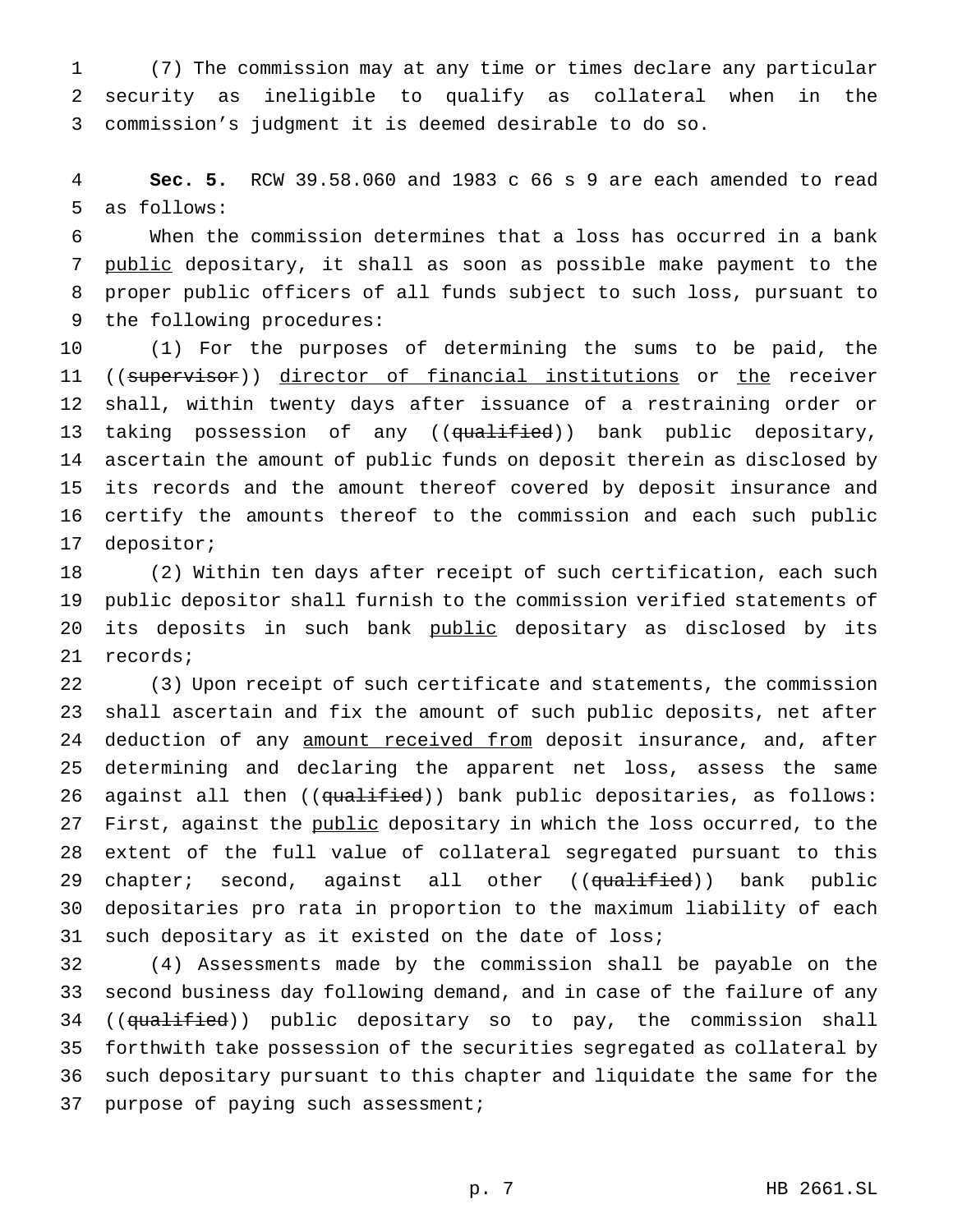(5) Upon receipt of such assessment payments, the commission shall 2 reimburse the public depositors of the public depositary in which the loss occurred to the extent of the depositary's net deposit liability to them.

 **Sec. 6.** RCW 39.58.065 and 1983 c 66 s 10 are each amended to read as follows:

 When the commission determines that a loss has occurred in a thrift 8 public depositary, it shall as soon as possible make payment to the proper public officers of all funds subject to such loss, pursuant to the following procedures:

 (1) For the purposes of determining the sums to be paid, the 12 ((supervisor)) director of financial institutions or the receiver shall, within twenty days after issuance of a restraining order or 14 taking possession of any ((qualified)) thrift public depositary, ascertain the amount of public funds on deposit therein as disclosed by its records and the amount thereof covered by deposit insurance and certify the amounts thereof to the commission and each such public depositor;

 (2) Within ten days after receipt of such certification, each such public depositor shall furnish to the commission verified statements of its deposits in such thrift depositary as disclosed by its records;

 (3) Upon receipt of such certificate and statements, the commission shall ascertain and fix the amount of such public deposits, net after 24 deduction of any amount received from deposit insurance, and, after determining and declaring the apparent net loss, assess the same 26 against all then ((qualified)) thrift public depositaries, as follows: 27 First, against the public depositary in which the loss occurred, to the extent of the full value of collateral segregated pursuant to this 29 chapter; second, against all other ((qualified)) thrift public depositaries pro rata in proportion to the maximum liability of each such depositary as it existed on the date of loss;

 (4) Assessments made by the commission shall be payable on the second business day following demand, and in case of the failure of any 34 ((qualified)) public depositary so to pay, the commission shall forthwith take possession of the securities segregated as collateral by such depositary pursuant to this chapter and liquidate the same for the purpose of paying such assessment;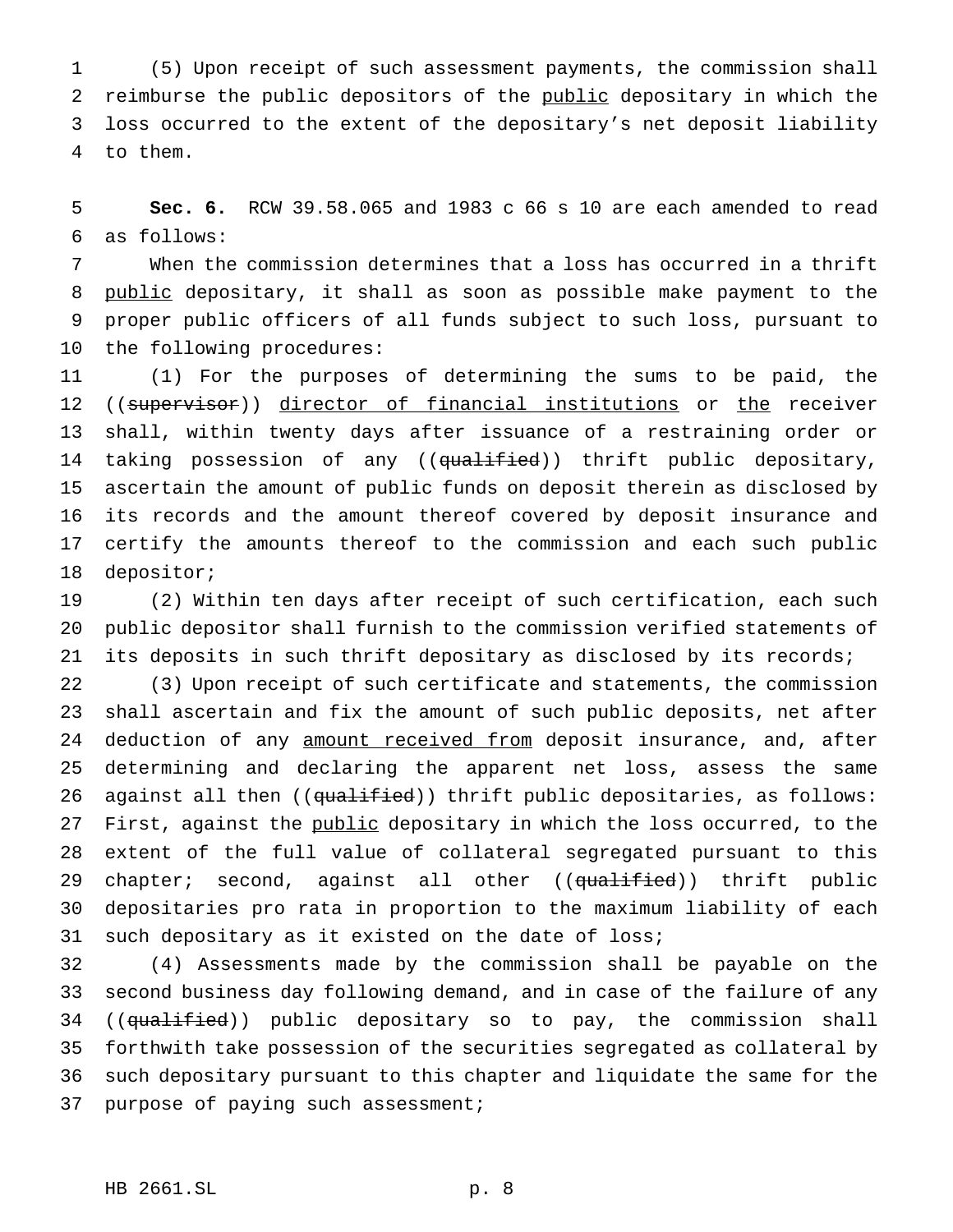(5) Upon receipt of such assessment payments, the commission shall 2 reimburse the public depositors of the public depositary in which the loss occurred to the extent of the depositary's net deposit liability to them.

 **Sec. 7.** RCW 39.58.070 and 1973 c 126 s 13 are each amended to read as follows:

 Upon payment to any public depositor, the commission shall be subrogated to all of such depositor's right, title and interest against 9 the public depositary in which the loss occurred and shall share in any distribution of its assets ratably with other depositors. Any sums received from any distribution shall be paid to the public depositors to the extent of any unpaid net deposit liability and the balance 13 remaining shall be paid to the ((qualified)) public depositaries against which assessments were made, pro rata in proportion to the assessments actually paid by each such depositary: PROVIDED, That the 16 public depositary in which the loss occurred shall not share in any such distribution of the balance remaining. If the commission incurs expense in enforcing any such claim, the amount thereof shall be paid 19 as a liquidation expense of the public depositary in which the loss occurred.

 **Sec. 8.** RCW 39.58.080 and 1991 sp.s. c 30 s 27 are each amended to read as follows:

 Except for funds deposited pursuant to a fiscal agency contract 24 with the state fiscal agent or its correspondent bank, funds deposited pursuant to a custodial bank contract with the state's custodial bank, and funds deposited pursuant to a local government multistate joint self-insurance program as provided in RCW 48.62.081, no public funds shall be deposited in demand or investment deposits except in a 29 ((qualified)) public depositary located in this state or as otherwise 30 expressly permitted by statute: PROVIDED, That the commission, or the 31 chair upon delegation by the commission, upon good cause shown, may 32 authorize, for such time and upon such terms and conditions as the 33 commission or chair deem appropriate, a treasurer to maintain a demand deposit account with a banking institution located outside the state of Washington solely for the purpose of transmitting money received to ((financial institutions)) public depositaries in the state of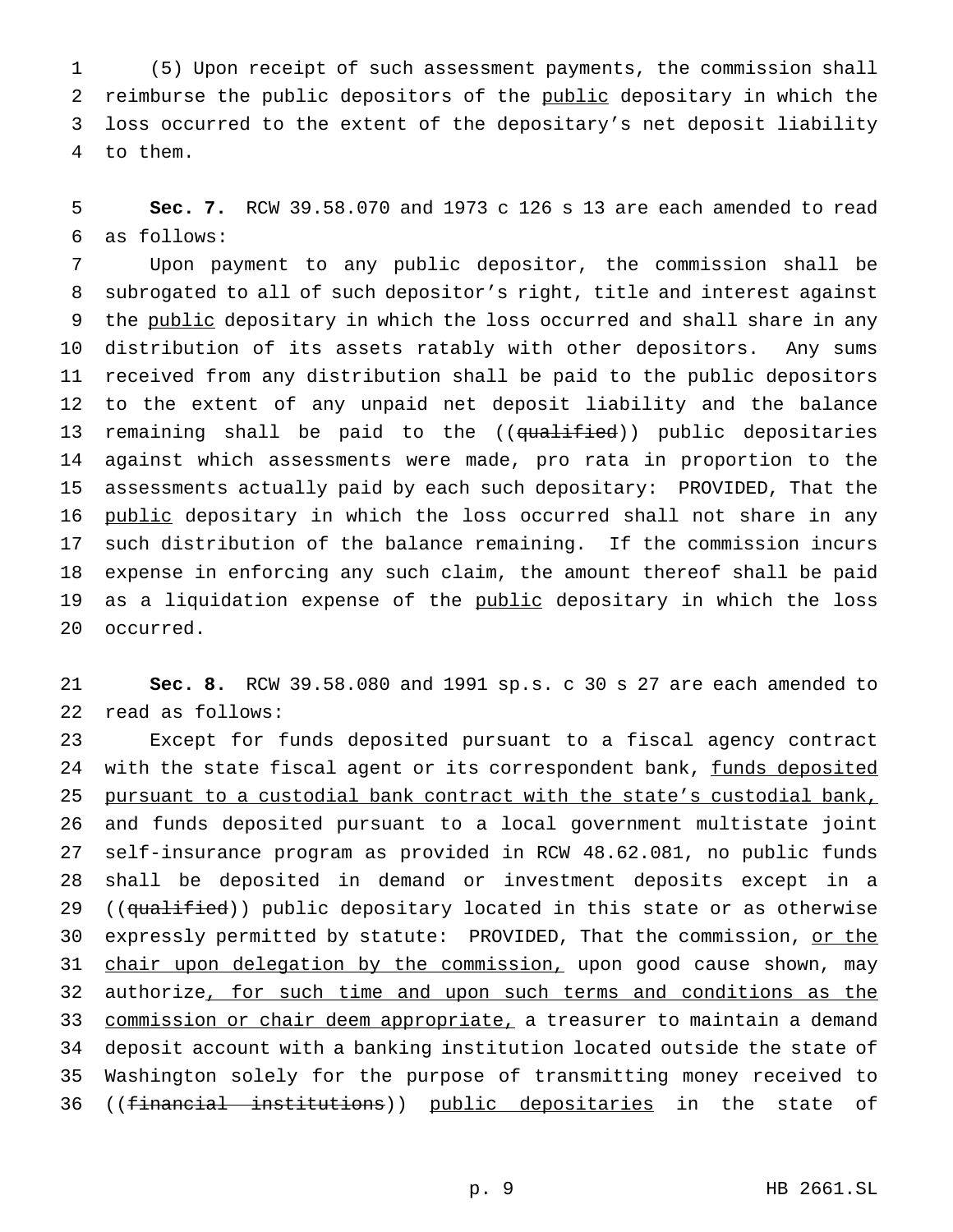1 Washington for deposit ((for such time and upon such terms and 2 conditions as the commission deems appropriate)).

 **Sec. 9.** RCW 39.58.085 and 1987 c 505 s 21 are each amended to read as follows:

5 ((With the written approval of)) The commission, or the chair upon delegation by the commission, may authorize state and local 7 governmental entities ((may)) to establish demand accounts in out-of- state and alien banks in an aggregate amount not to exceed one million dollars. No single governmental entity shall be authorized to hold more than fifty thousand dollars in one demand account.

 The governmental entities establishing such demand accounts shall be solely responsible for their proper and prudent management and shall bear total responsibility for any losses incurred by such accounts. Accounts established under the provisions of this section shall not be considered insured by the commission.

 The state auditor shall annually monitor compliance with this section and the financial status of such demand accounts.

 **Sec. 10.** RCW 39.58.090 and 1984 c 177 s 15 are each amended to read as follows:

 All institutions located in this state which are permitted by the statutes of this state to hold and receive public funds shall have power to secure such deposits in accordance with this chapter. Except as provided in this chapter, no bond or other security shall be 24 required of or given by any ((qualified)) public depositary for any public funds on deposit.

 **Sec. 11.** RCW 39.58.100 and 1984 c 177 s 16 are each amended to read as follows:

28 On or before each commission report due date, each public depositary shall render to the commission a written report, certified under oath, indicating the total amount of public funds on deposit held 31 by it ((on the commission report date)), the net worth of the 32 depositary, and the amount and nature of eligible collateral then segregated for the benefit of the commission.

34 The commission may instruct the ((supervisor)) director of 35 financial institutions to examine and thereafter certify as to the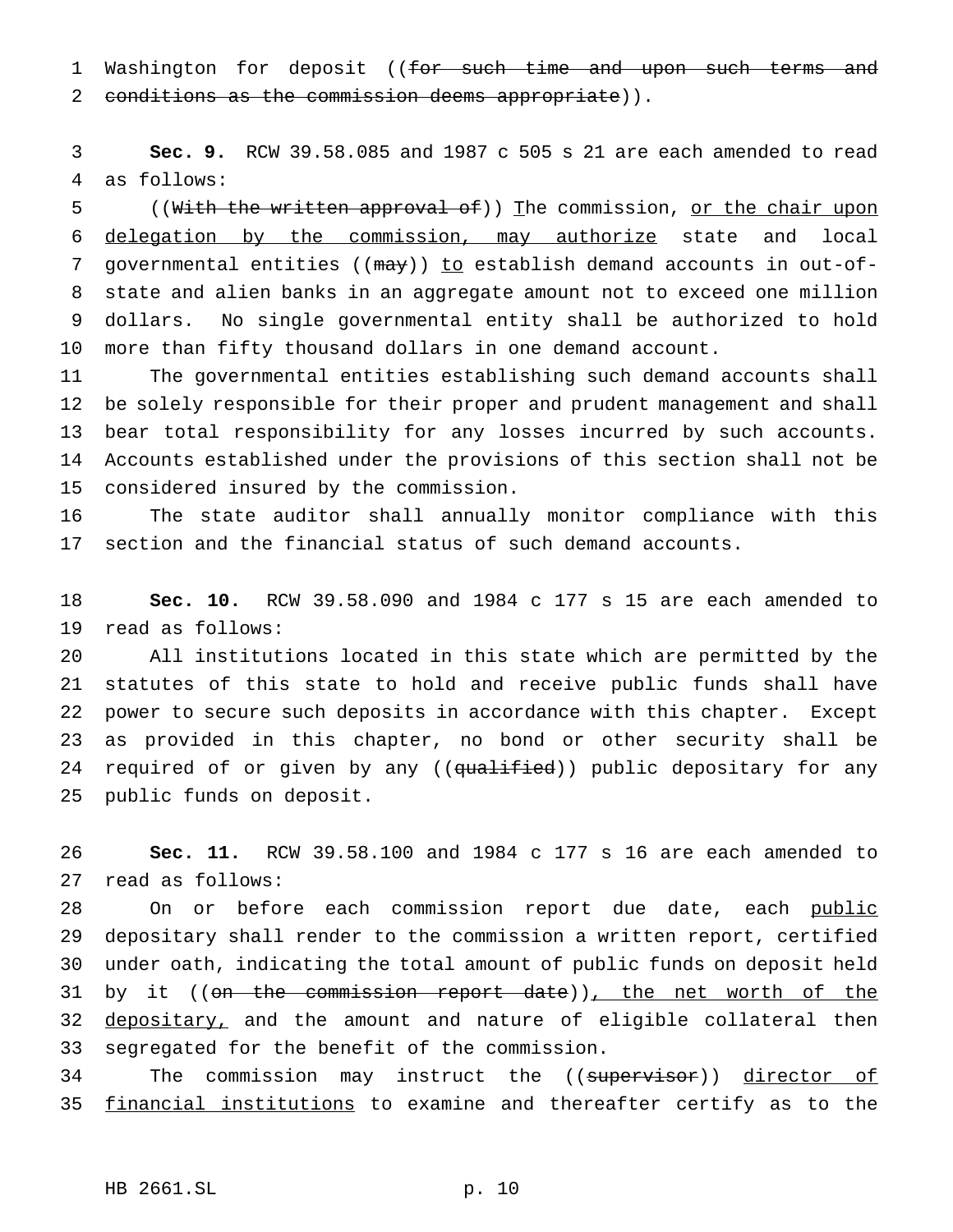1 accuracy of any statement ((as to the segregation of securities)) to 2 the commission by any public depositary.

3 **Sec. 12.** RCW 39.58.105 and 1983 c 66 s 14 are each amended to read 4 as follows:

5 The commission may require the state auditor or the ((supervisor)) 6 director of financial institutions to thoroughly investigate and report 7 to it concerning the condition of any financial institution which makes 8 application to become a ((qualified)) public depositary, and may also 9 as often as it deems necessary require such investigation and report 10 concerning the condition of any financial institution which has been 11 designated as a ((qualified)) public depositary. The expense of all 12 such investigations or reports shall be borne by the financial 13 institution examined. In lieu of any such investigation or report, the 14 commission may rely upon information made available to it or the 15 ((supervisor)) director of financial institutions by the office of the 16 comptroller of the currency, the office of thrift supervision, the 17 federal deposit insurance corporation, the federal reserve board, ((the 18 federal savings and loan insurance corporation, or the federal home 19 <del>loan bank board</del>)) or any state bank or thrift regulatory agency.

20 The ((supervisor)) director of financial institutions shall in 21 addition advise the commission of any action ((the supervisor)) he or 22 she has directed any ((qualified)) public depositary to take which will 23 result in a reduction of greater than ten percent of the net worth of 24 such depositary as shown on the most recent report it submitted 25 pursuant to RCW 39.58.100.

26 **Sec. 13.** RCW 39.58.108 and 1984 c 177 s 17 are each amended to 27 read as follows:

28 Any financial institution may become a ((qualified)) depositary 29 upon approval by the commission and segregation of collateral in the 30 manner as set forth in this chapter, and upon compliance with all rules 31 as promulgated by the commission. ((Until such time as depositaries 32 have submitted four consecutive reports to the commission as required 33 by RCW 39.58.100, they)) For the first twelve-month period following 34 qualification as a public depositary, the depositary shall at all times 35 pledge and segregate eligible securities in an amount equal to not less 36 than ten percent of all public funds on deposit in ((said)) the 37 depositary.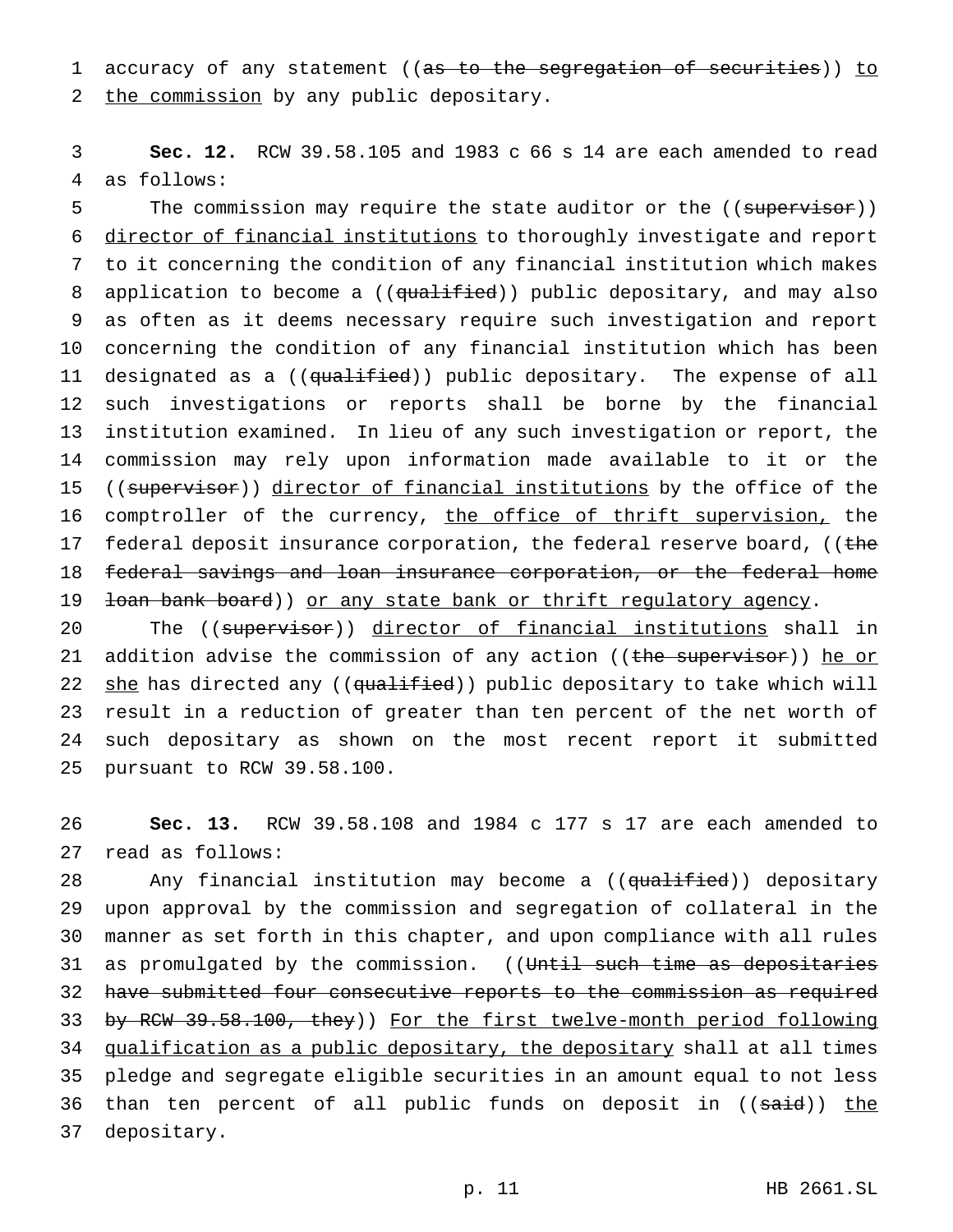**Sec. 14.** RCW 39.58.130 and 1984 c 177 s 18 are each amended to read as follows:

3 A treasurer ((as defined in RCW 39.58.010)) is authorized to 4 deposit ((in investment deposits)) in a ((qualified)) public depositary any public funds available for investment and secured by collateral in accordance with the provisions of this chapter, and receive interest thereon. The authority provided by this section is additional to any authority now or hereafter provided by law for the investment or deposit of public funds by any such treasurer: PROVIDED, That in no 10 case shall the ((deposit or)) aggregate of demand and investment 11 deposits of public funds by any such treasurer in any one ((<del>qualified</del>)) public depositary exceed at any time the net worth of that depositary. 13 If a public depositary's net worth is reduced, a treasurer may allow public funds on deposit in excess of the reduced net worth to remain until maturity upon pledging by the depositary of eligible securities valued at market value in an amount at least equal to the amount of the excess deposits. The collateral shall be segregated as provided in RCW 39.58.050. If the additional securities required by this section are not pledged by the depositary, the depositary shall permit withdrawal prior to maturity by the treasurer of deposits, including accrued interest, in accordance with applicable statutes and governmental regulations.

 **Sec. 15.** RCW 39.58.135 and 1986 c 25 s 1 are each amended to read as follows:

 Notwithstanding RCW 39.58.130, (1) aggregate deposits received by 26 a ((qualified)) public depositary from all public treasurers shall not exceed at any time one hundred fifty percent of the value of the 28 depositary's net worth ((as of the close of business of the most recent 29 calendar quarter)), nor (2) shall the aggregate deposits received by 30 any ((qualified)) public depositary exceed thirty percent of the total aggregate deposits of all public treasurers in all depositaries as determined by the public deposit protection commission. However, a 33 ((qualified)) public depositary may receive deposits in excess of the limits provided in this section if eligible securities, as prescribed in RCW 39.58.050, are pledged as collateral in an amount equal to one hundred percent of the value of deposits received in excess of the limitations prescribed in this section.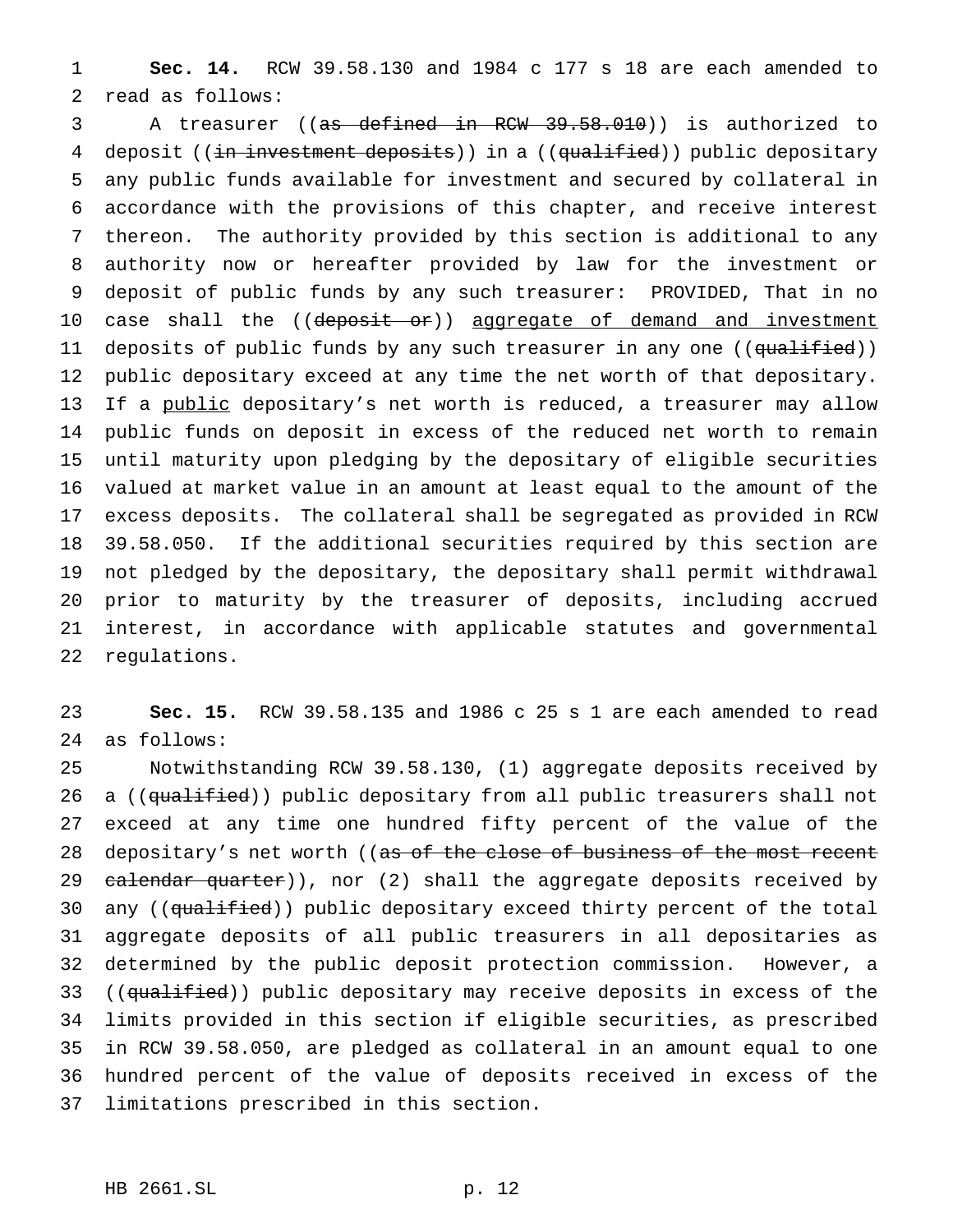**Sec. 16.** RCW 39.58.140 and 1969 ex.s. c 193 s 29 are each amended to read as follows:

 When deposits are made in accordance with this chapter, a treasurer shall not be liable for any loss thereof resulting from the failure or 5 default of any public depositary without fault or neglect on his or her part or on the part of his or her assistants or clerks.

 **Sec. 17.** RCW 39.58.150 and 1981 c 101 s 1 are each amended to read as follows:

 Notwithstanding any provision of law to the contrary, the state treasurer or any county, city, or other municipal treasurer or other custodian of public funds may receive, disburse, or transfer public 12 funds under his or her jurisdiction by means of wire or other electronic communication in accordance with accounting standards established by the state auditor under RCW 43.09.200 with regard to municipal treasurers or other custodians or by the office of financial management under RCW 43.88.160 in the case of the state treasurer and other state custodians to safeguard and insure accountability for the funds involved.

 NEW SECTION. **Sec. 18.** (1) RCW 39.58.160, 39.58.170, and 39.58.180 are each recodified as sections in chapter 43.09 RCW under the subchapter heading "municipal corporations."

(2) RCW 39.58.150 is recodified as RCW 39.58.750.

23 \*NEW SECTION. Sec. 19. This act is necessary for the immediate preservation of the public peace, health, or safety, or support of the state government and its existing public institutions, and shall take effect immediately.

 **\*Sec. 19 was vetoed. See message at end of chapter.** Passed the House February 5, 1996. Passed the Senate March 1, 1996. Approved by the Governor March 29, 1996, with the exception of certain items that were vetoed. Filed in Office of Secretary of State March 29, 1996. Note: Governor's explanation of partial veto is as follows:

 "I am returning herewith, without my approval as to section 19, House Bill No. 2661 entitled:

"AN ACT Relating to public funds;"

p. 13 HB 2661.SL